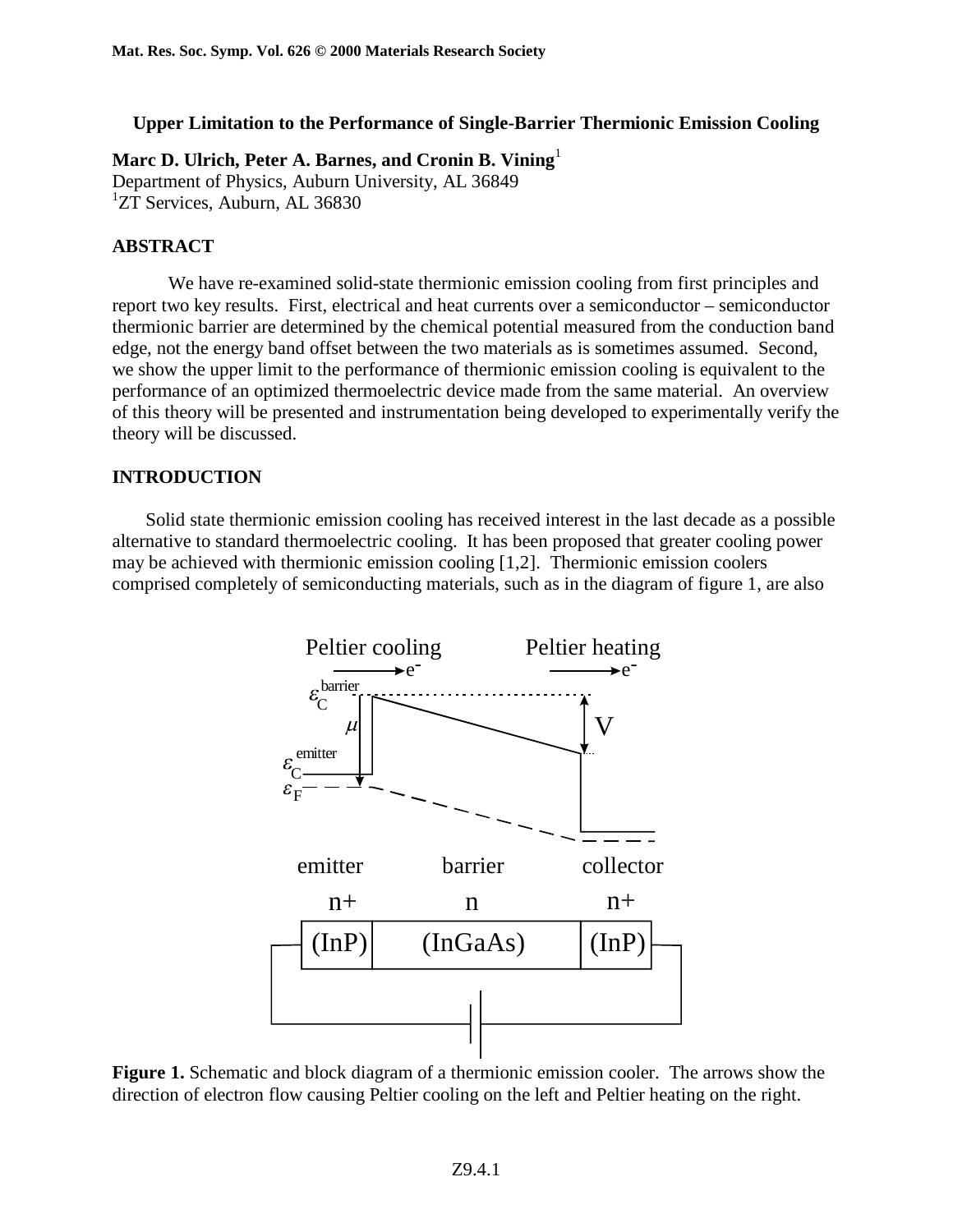desirable because they can be monolithically integrated with solid state devices that require temperature control. The basic principle of cooling in thermionic emission devices, modeled in figure 1, is the transport of heat utilizing the Peltier effect.

 The purpose of this paper is to present a first principles derivation of the electronic contributions to the cooling power for a semiconductor thermionic device and from this to determine the maximum cooling possible for both the ballistic and diffusive limits.

### **FIRST PRINCIPLES DERIVATION**

The electrical current density,  $J_E$ , and heat current density,  $J_Q$ , over a semiconductorsemiconductor heterojunction barrier are derived from statistical mechanics [3]:

$$
J_E = \int_{-\infty}^{\infty} \int_{-\infty}^{\infty} \int_{p_x^{free}}^{\infty} f(p)g(p) q v_x d^3 p,
$$
 (1)

$$
J_{Q} = \int_{-\infty}^{\infty} \int_{-\infty}^{\infty} \int_{p_{x}^{free}}^{\infty} f(p)g(p)(\varepsilon(p) - \varepsilon_{F})v_{x} d^{3}p,
$$
\n(2)

where *f(p)* is the Fermi Dirac distribution function, *g(p)* is the density of states, *q* is the elementary charge,  $v_x$  is the electron velocity in the *x*-direction,  $\varepsilon(p)$  is the electron kinetic energy measured from the conduction band edge,  $\varepsilon_F$  is the Fermi level measured from the conduction band edge, and  $p_x^{free}$  is the momentum in the x-direction necessary to surmount the barrier. If a large barrier height is considered the results of these integrals are the historical Richardson equation for the electrical current density [4] and its equivalent for the heat current density. But, the Richardson approximation is the first term in a series expansion, so any arbitrary barrier height can be considered if all terms in the series are kept. This will also allow for fast numerical calculations at any barrier height. The complete series solutions for these integrals are:

$$
J_E = A^* T^2 \sum_{n=1}^{\infty} \frac{(-1)^{n-1}}{n^2} \exp\left(n \frac{q\mu}{kT}\right),\tag{3}
$$

$$
J_{Q} = A^* T^2 \sum_{n=1}^{\infty} \frac{(-1)^{n-1}}{n^2} \left( -\mu + \frac{2kT}{nq} \right) \exp\left(n \frac{q\mu}{kT}\right),\tag{4}
$$

where *A\** is the effective Richardson constant, *T* is the temperature at the heterojunction, *k* is the Boltzmann constant, and  $\mu$  is a chemical potential defined as the following, and is shown in figure 1:

$$
\mu = \varepsilon_F - \varepsilon_C^{barrier},\tag{5}
$$

where  $\varepsilon_c^{barrier}$  is the conduction band edge of the barrier and  $\varepsilon_F$  is the fermi level measured in the emitter. This solution is valid for negative or zero  $\mu$ . We define  $\mu$  outside the barrier to avoid problems with ballistic transport for which a chemical potential cannot be defined in the barrier. Equation 5 agrees with Wu and Yang's more detailed development of electrical current over a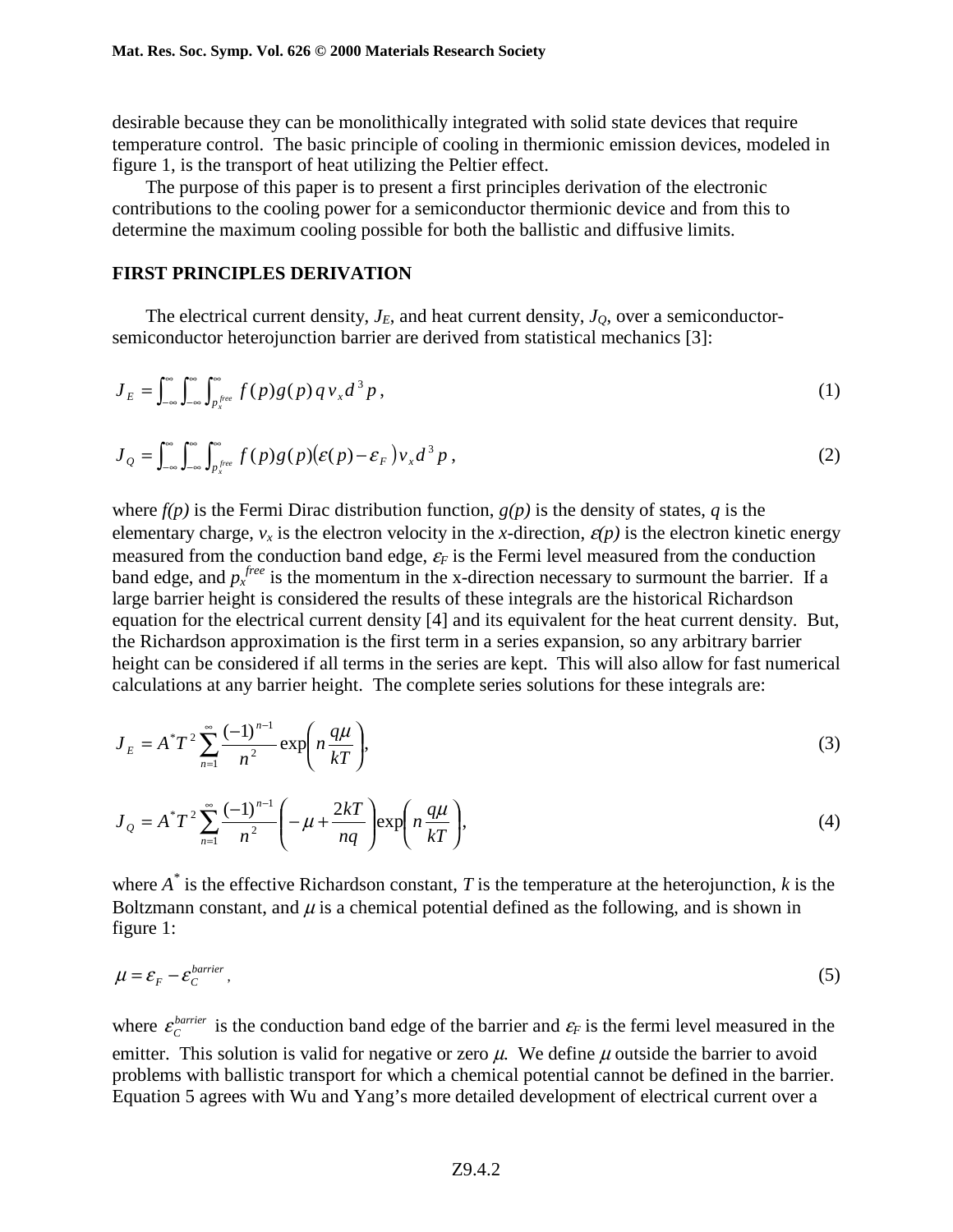semiconductor heterojunction [5]. Our derivation extends the model to include the heat current density. Equation 5 is the correct barrier height for a semiconductor – semiconductor heterojunction and we have not seen it applied in the calculations of thermoelectric energy conversion. A chemical potential is defined as the energy necessary to add a particle to a system. Thus, the chemical potential governs the electrical and heat currents across a barrier as opposed to the energy difference between the adjacent conduction band edges, as is often assumed.

 In order to apply equations 3 and 4 to thermionic emission cooling we consider ballistic transport across the barrier with an applied voltage and do not neglect the reverse current densities. For a thermionic emission cooler, the total current densities are:

$$
J_E = A^* T_E^2 \sum_{n=1}^{\infty} \frac{(-1)^{n-1}}{n^2} \exp\left(n \frac{q\mu}{kT_E}\right) - A^* T_C^2 \sum_{n=1}^{\infty} \frac{(-1)^{n-1}}{n^2} \exp\left(n \frac{q(\mu - V)}{kT_C}\right),\tag{6}
$$

$$
J_{Q} = A^{*}T_{E}^{2} \sum_{n=1}^{\infty} \frac{(-1)^{n-1}}{n^{2}} \left( \frac{2kT_{E}}{nq} - \mu \right) \exp\left(n \frac{q\mu}{kT_{E}}\right) - A^{*}T_{C}^{2} \sum_{n=1}^{\infty} \frac{(-1)^{n-1}}{n^{2}} \left( \frac{2kT_{C}}{nq} - \mu \right) \exp\left(n \frac{q(\mu - V)}{kT_{C}}\right), \quad (7)
$$

where  $T_E$  is the temperature at the emitter-barrier junction,  $T_C$  is the temperature at the barriercollector junction, and V is the voltage across the barrier as shown in figure 1. To proceed analytically, we consider only the  $n = 1$  term of equations 6 and 7 and combine the equations and eliminate the applied voltage. Thus, the heat current density removed from the emitter junction in terms of the electrical current density through the device is:

$$
J_{Q} = \left(-\mu + \frac{2kT_{E}}{q}\right)J_{E} + \frac{2k}{q}J_{E}\Delta T - \frac{2k}{q}\left(AT_{E}^{2}\right)\exp\left(\frac{q\mu}{kT_{E}}\right)\Delta T
$$
  

$$
\equiv \Pi J_{E} + \frac{2k}{q}J_{E}\Delta T - \kappa_{e}\Delta T.
$$
 (8)

The first term is the Peltier effect where  $\Pi$  is the Peltier coefficient, the second looks like a Thomson effect, and the third is the electronic contribution to the thermal conductivity,  $\kappa_e$ .  $\Delta T$  is the temperature difference between the emitter and collector and is positive if the collector is at a higher temperature. The close correspondence between equation 8 and conventional thermoelectric theory is reassuring.

#### **TOTAL HEAT TRANSPORT**

 To examine a thermionic emission cooler, lattice effects are added directly into equation 8. In the ballistic limit, only lattice thermal conduction must be considered and the heat current density is:

$$
J_{Q} = \Pi J_{E} + \frac{2k}{q} J_{E} \Delta T - \left(\kappa_{e} + \frac{\kappa}{d}\right) \Delta T, \qquad (9)
$$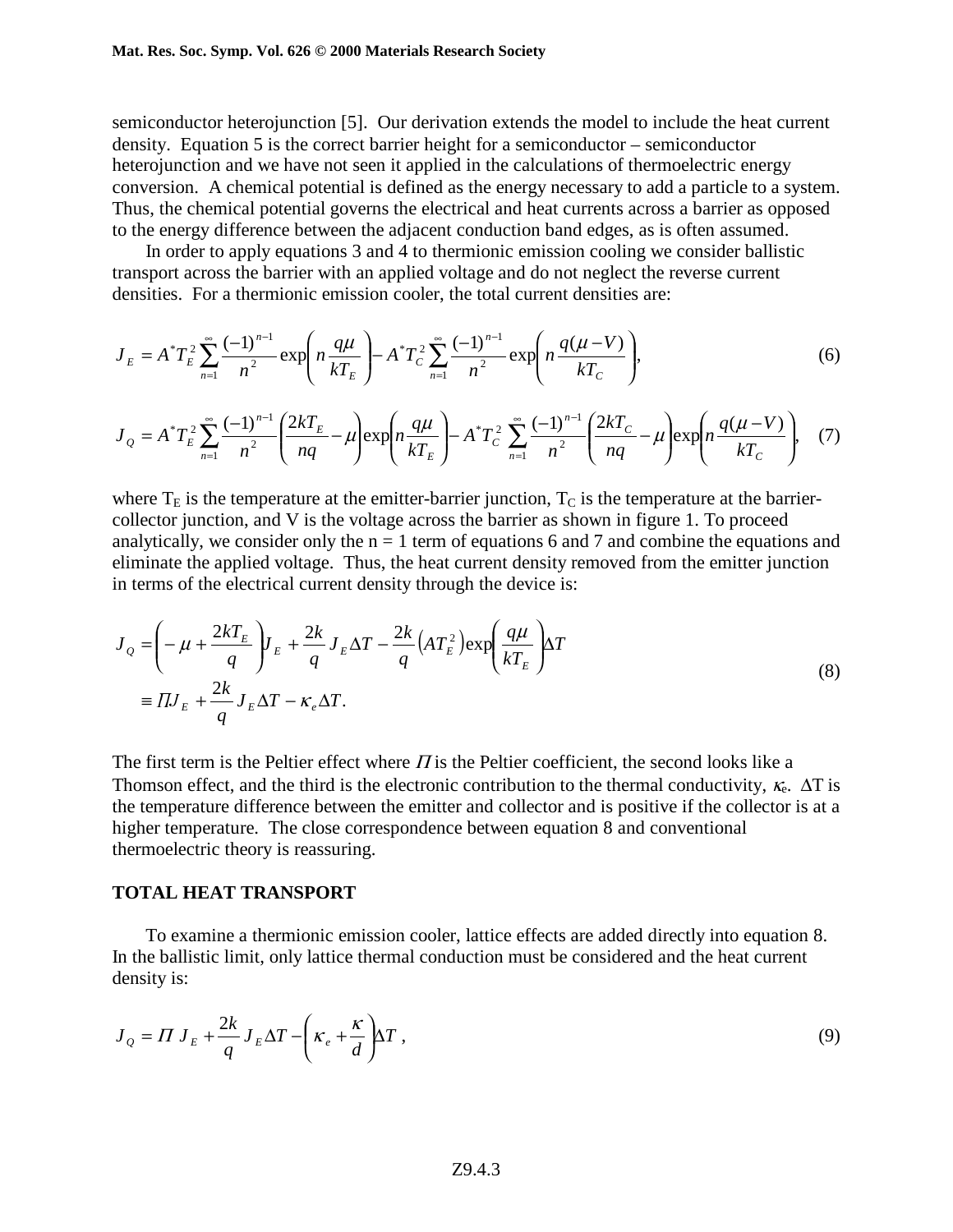where  $\kappa$  is the lattice thermal conductivity of the barrier and  $d$  is the barrier width. In the diffusive limit joule heating must also be considered. The solution to the one dimensional heat transport equation for electrical current through a resistive material with a temperature difference between the ends shows that half of the joule heat returns to the cold end [6]. Thus, in the diffusive limit the heat current density is:

$$
J_{Q} = \Pi J_{E} + \frac{2k}{q} J_{E} \Delta T - \left(\kappa_{e} + \frac{\kappa}{d}\right) \Delta T - \frac{1}{2} J_{E}^{2} \frac{d}{\sigma},\tag{10}
$$

where  $\sigma$  is the electrical conductivity of the barrier. Equation 10 is exactly the equation for heat transport through bulk thermoelectric devices. This shows that a thermionic emission cooler in the diffusive limit will behave the same as a bulk thermoelectric device [1]. This provides a simple way of comparing a thermionic structure to a thermoelectric structure of the same material.

### **DEVICE OPTIMIZATION**

We examine the cooling ability of a thermionic emission cooler by optimizing the maximum temperature difference that can be achieved. We consider the full series for the electrical and heat current densities and solve numerically. We use parameters for an InGaAs barrier because the InP-InGaAs family is an important semiconductor family in which many devices would benefit from integrated cooling. The mobility is taken to be  $8000 \text{ cm}^2$ -V/sec. The lattice thermal conductivity is taken to be 5 W/K-cm, which corresponds to the bulk value. There are two variables that can be optimized: the chemical potential and the barrier width.

 Figure 2 shows the maximum temperature difference achievable as a function of the chemical potential for ballistic transport across a .2 micron barrier. The dashed line assumes saturation of the electrical current. The solid line is determined by limiting the electrical current density to be less than or equal to  $100kA/cm<sup>2</sup>$ . This limit is chosen because above this current density, joule heating in the contacts will be a significant issue [7] and electromigration may also threaten device stability [8]. With this self-imposed limit, the optimum chemical potential is approximately  $(-1.5kT/q)$ .

 Figure 3 shows the maximum temperature difference as a function of the barrier width in both the ballistic and diffusive limits for a chemical potential of  $(-1.5kT/q)$ . Clearly there is an advantage to the cooling for the ballistic limit if relatively large barrier widths can be used. Using a mobility of 8000 cm<sup>2</sup>-V/sec, the mean free path is only .1 micron. In this purely ballistic limit, no more than 2 degrees of cooling is possible, whereas a thick device in the diffusive regime could provide about 4.5 degress of cooling. The conclusion of this is two-fold. First, a single barrier ballistic InGaAs thermionic device will not be able to achieve better cooling than a standard InGaAs thermoelectric device. Second, between the ballistic and diffusive limits, it may be possible to achieve cooling greater than either limit. Because InGaAs is a good representation of the important thermoelectric parameters for ternary III-V materials, we expect similar results for other III-V material systems.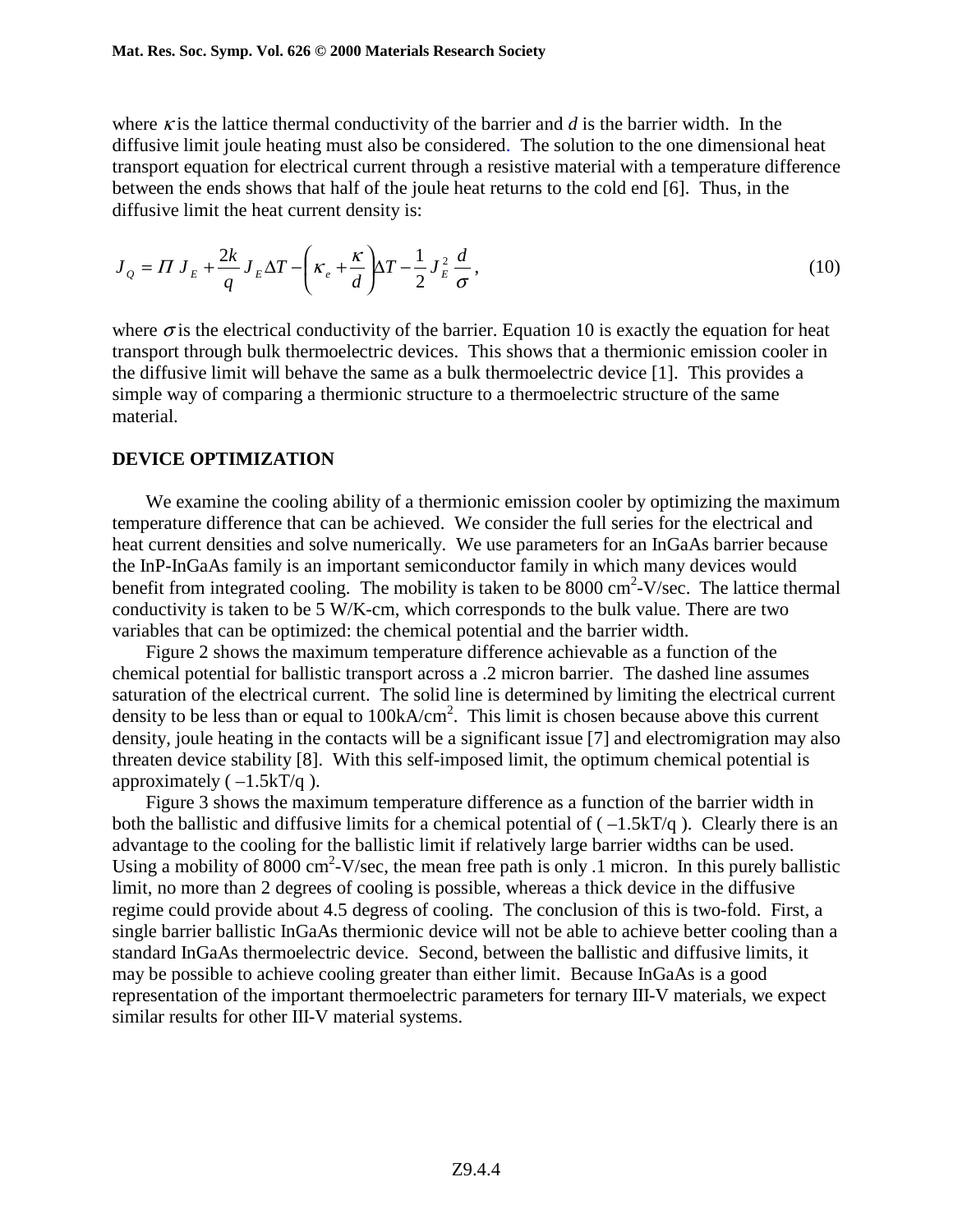

**Figure 2.** Maximum temperature difference of a ballistic InGaAs thermionic emission cooler as a function of the chemical potential for unlimited current (dotted line) and current limited to 100kA/cm<sup>2</sup> (solid line).

### **CONCLUSIONS**

 We provide analytical solutions for the electrical and heat current densities over a heterojunction barrier that allow for fast numerical calculations for any chemical potential. The Peltier coefficient for a semiconductor – semiconductor heterojunction boundary must be defined



**Figure 3.** The maximum temperature difference as a function of the barrier width for an InGaAs device with  $\mu = -1.5kT/q$ , in both the ballistic limit (on the left) and diffusive limit (on the right).